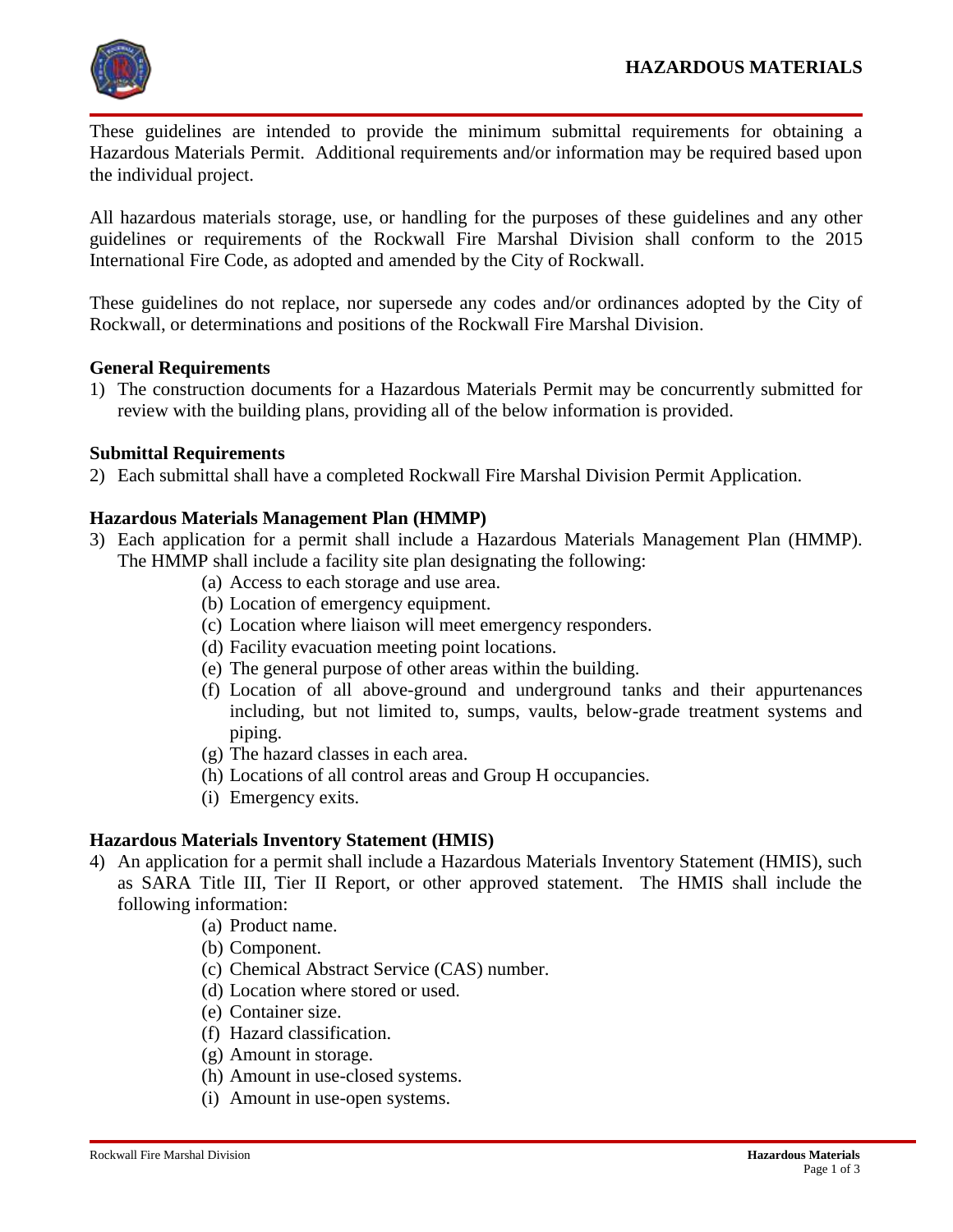

# **HAZARDOUS MATERIALS INVENTORY STATEMENT (HMIS)**

| <b>Chemical or Trade</b><br><b>Name</b> | <b>Concentration</b> | <b>CAS</b><br><b>Number</b><br>(Not<br>ingredients) | Location<br>where stored<br>or used | <b>Container</b><br><b>Size</b> | <b>Hazard</b><br><b>Classification</b><br>(List all that<br>apply) | Physical<br>State<br>(L, G, S) | <b>AMOUNTS</b><br>(max at one time) |                    |                             |
|-----------------------------------------|----------------------|-----------------------------------------------------|-------------------------------------|---------------------------------|--------------------------------------------------------------------|--------------------------------|-------------------------------------|--------------------|-----------------------------|
|                                         |                      |                                                     |                                     |                                 |                                                                    |                                | <b>Storage</b>                      | <b>Use</b><br>Open | <b>Use</b><br><b>Closed</b> |
|                                         |                      |                                                     |                                     |                                 |                                                                    |                                |                                     |                    |                             |
|                                         |                      |                                                     |                                     |                                 |                                                                    |                                |                                     |                    |                             |
|                                         |                      |                                                     |                                     |                                 |                                                                    |                                |                                     |                    |                             |
|                                         |                      |                                                     |                                     |                                 |                                                                    |                                |                                     |                    |                             |
|                                         |                      |                                                     |                                     |                                 |                                                                    |                                |                                     |                    |                             |
|                                         |                      |                                                     |                                     |                                 |                                                                    |                                |                                     |                    |                             |
|                                         |                      |                                                     |                                     |                                 |                                                                    |                                |                                     |                    |                             |
|                                         |                      |                                                     |                                     |                                 |                                                                    |                                |                                     |                    |                             |
|                                         |                      |                                                     |                                     |                                 |                                                                    |                                |                                     |                    |                             |
|                                         |                      |                                                     |                                     |                                 |                                                                    |                                |                                     |                    |                             |
|                                         |                      |                                                     |                                     |                                 |                                                                    |                                |                                     |                    |                             |
|                                         |                      |                                                     |                                     |                                 |                                                                    |                                |                                     |                    |                             |
|                                         |                      |                                                     |                                     |                                 |                                                                    |                                |                                     |                    |                             |